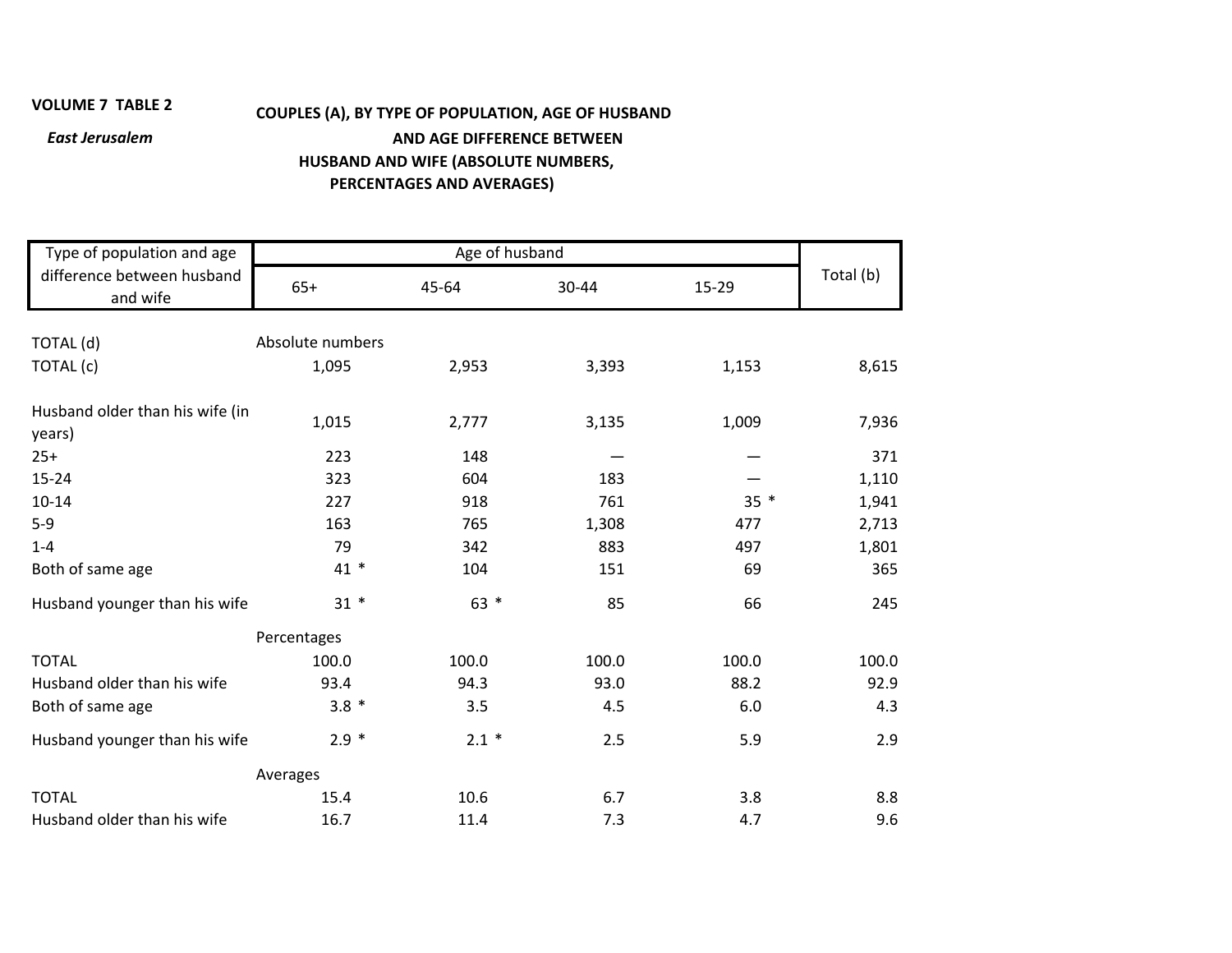| Husband younger than his wife             | $5.8*$           | $5.0*$   | 4.7      | 5.2       | 5.0      |  |  |
|-------------------------------------------|------------------|----------|----------|-----------|----------|--|--|
| <b>NON REFUGEES</b>                       | Absolute numbers |          |          |           |          |  |  |
| TOTAL (c)                                 | 188              | 550      | 633      | 163       | 1,538    |  |  |
| Husband older than his wife (in<br>years) | 165              | 520      | 585      | 133       | 1,403    |  |  |
| $25+$                                     | $27 *$           | $17***$  | —        |           | 44 *     |  |  |
| $15 - 24$                                 | $50*$            | 114      | $28 *$   |           | 192      |  |  |
| $10 - 14$                                 | 40 *             | 155      | 135      | $7***$    | 337      |  |  |
| $5-9$                                     | $29 *$           | 144      | 260      | 73        | 506      |  |  |
| $1 - 4$                                   | $19***$          | 90       | 162      | $53 *$    | 324      |  |  |
| Both of same age                          | $10**$           | $18**$   | $30 *$   | $7 * *$   | 65 *     |  |  |
| Husband younger than his wife             | $9 * *$          | $12**$   | $13***$  | $19**$    | $53 *$   |  |  |
|                                           | Percentages      |          |          |           |          |  |  |
| <b>TOTAL</b>                              | 100.0            | 100.0    | 100.0    | 100.0     | 100.0    |  |  |
| Husband older than his wife               | 89.7             | 94.5     | 93.1     | 83.6      | 92.2     |  |  |
| Both of same age                          | $5.4$ **         | $3.3$ ** | $4.8$ ** | $4.4$ **  | $4.3$ ** |  |  |
| Husband younger than his wife             | $4.9$ **         | $2.2$ ** | $2.1$ ** | $11.9$ ** | $3.5*$   |  |  |
|                                           | Averages         |          |          |           |          |  |  |
| <b>TOTAL</b>                              | 12.6             | 9.9      | 6.6      | 3.3       | 8.2      |  |  |
| Husband older than his wife               | 14.7             | 10.7     | 7.2      | 5.1       | 9.2      |  |  |
| Husband younger than his wife             | $12.0$ **        | $7.7***$ | $2.2$ ** | $7.7***$  | $7.1*$   |  |  |
| <b>REFUGEES</b>                           | Absolute numbers |          |          |           |          |  |  |
| <b>TOTAL</b>                              | 814              | 2,161    | 2,540    | 893       | 6,425    |  |  |
| Husband older than his wife (in<br>years) | 585              | 1,922    | 2,705    | 933       | 6,095    |  |  |
| $25+$                                     | 177              | 126      |          |           | 303      |  |  |
| $15 - 24$                                 |                  | 253      | 448      | 146       | 847      |  |  |
| $10 - 14$                                 | 178              | 715      | 593      | $26*$     | 1,512    |  |  |